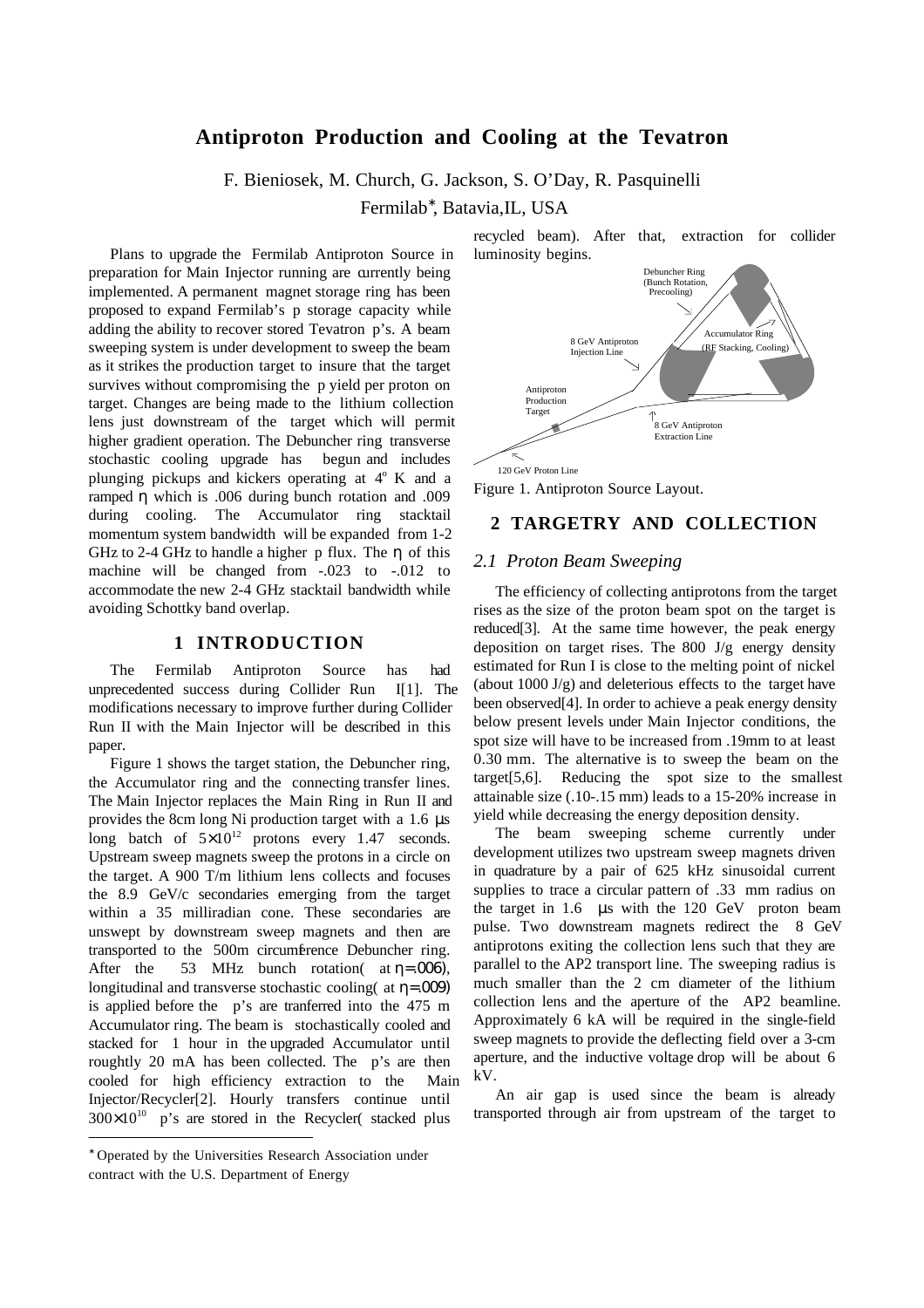downstream of the pulsed magnet. A magnetic core surrounding the conductors provides a return path for the magnetic field. Ionization of the air by the particle shower downstream of the target will increase the conductivity of the air between the conductor plates. Electrical losses through the ionized-air path have been determined by measuring leakage current between two conductors placed parallel to the beam path with a voltage drop of up to 16 kV. The current drain is 100 A in agreement with CASIM calculations and a simple plasma model of the air gap.

#### *2.2 Li Lens Improvements*

The collection lens [7] focuses the 8.9 GeV/c secondaries emerging from the target. The current-carrying lithium portion has a diameter of 2 cm and a length of 15 cm. The front-face of the lens resides 20 cm from the target center. The lithium is encased in a cylindrical water-cooled Ti-6Al-4V jacket. Fermilab lithium lenses of recent design have survived over 7 million pulses at a lens gradient of about 740 T/m(500kA peak lens current). The goal is reliable operation at 900 T/m. Measurements of yield vs. gradient[8] show that this will give an 18% increase in yield compared to 740 T/m.

Raising the field gradient of the lens reduces the focal length and allows the lens to intercept and focus more particles. Unfortunately, higher current results in more Joule heating and thermal stress on the Ti jacket. Small increases in repetitive stress in the Ti-6Al-4V cylinder (which acts as both a cooling jacket and a pressure vessel) lead to a much shorter fatigue life of the metal. Thus operation at even 5% greater field gradient has not proven possible beyond 1-2 million pulses. Several mechanical and manufacturing improvements in the design of the lens are expected to further improve reliability and field strength. The principal reduction in Ti jacket stress which will enable lithium lenses to survive at high gradient is a lithium preload reduction.

The preload serves to insure that the lithium cylinder maintains its shape at mid-pulse, when significant magnetic pinch forces are present. The preload is achieved during the filling process when lithium is pumped under pressure into the evacuated titanium vessel. Lower preload leads to lower operating stresses; a small stress decrease on the titanium cooling jacket should result in a great increase in the life of the lens for a given field gradient. A recent analysis using ANSYS [9] shows that it is possible to lower the preload pressure in the lithium by at least 15% for cold-start operation at 20  $^{\circ}$ C. At steady state, the lens is at  $65^{\circ}$ C and the additional thermal stress on the titanium is approximately the same as the stress due to preload. Thus, at steady state almost no preload is needed. If one could reduce the lithium preload from 2300 psi to 500 psi, then the lens would be able to operate at 1000 T/m without deformation of the lithium cylinder.

A lens with a preload of 1950 psi is currently being built for 900 T/m operation. This lens will be filled with 99% isotopically pure  ${}^{7}$ Li to eliminate the helium and tritium formed in the reaction between  $6L<sub>i</sub>$  and thermal neutrons. Without this improvement, the pressure of the contained gas could limit the lifetime of the lens under an intense beam environment.

Fermilab has also recently had discussions with BINP on the development of a 13T/m liquid lithium lens[10]. We hope to understand the potential of such a device before the beginning of Run II.

#### *2.3 Debuncher/Lens Matching*

The measured transverse aperture of the Debuncher ring is  $240\times240 \pi$  mm-mr (normalized 95% emittances). The phase space of particles at the second lithium lens focal plane is  $290\times290$  π mm-mr. The measured emittance of the secondaries coming into the Debuncher is  $160 \times 160 \pi$  mm-mr. Efforts to understand the mismatch in the beamline connecting the target and Debuncher ring have been successful and the upgrade of this beamline should produce a 50% gain in antiproton yield per proton[11].

### **3 DEBUNCHER RING COOLING UPGRADE**

#### *3.1 The Ramped Lattice*

Each pulse of beam is cooled in all 3 dimensions in the Debuncher during the entire 2.4+ seconds of the production cycle. There are  $128 \text{ LN}_2$  cooled pickup pairs and 128 kicker pairs for each transverse system. Momentum cooling is done by the "filter method" using the sum mode signals from the transverse electrodes, and notch filters are additionally used in the transverse systems to minimize thermal noise power. All 3 systems operate in the 2-4 GHz frequency range [12]. After bunch rotation, the momentum width (95% full width) is cooled from .30% to .17%. The transverse emittances are cooled from 160 π-mm-mrad to 33 π-mm-mrad.

The transverse emittance cooling rate is given by [13]

$$
-\frac{1}{\varepsilon_{\perp}}\frac{d\varepsilon_{\perp}}{dt} = F_0 \sum_{l} \left\{ g_l T_l - \frac{N}{2} \left| g_l T_l \right|^2 \left( M_l + U_l \right) \right\}
$$

where for simplicity we have neglected imaginary parts due to "bad mixing", non-optimum pickup to kicker betatron phase advance, and microwave signal processing hardware. The summation is over Schottky bands and the quantities within the summation are **averaged** over beam frequencies in each Schottky band. The time evolution of the emittances has been calculated and compared to the measured emittance cooling rate.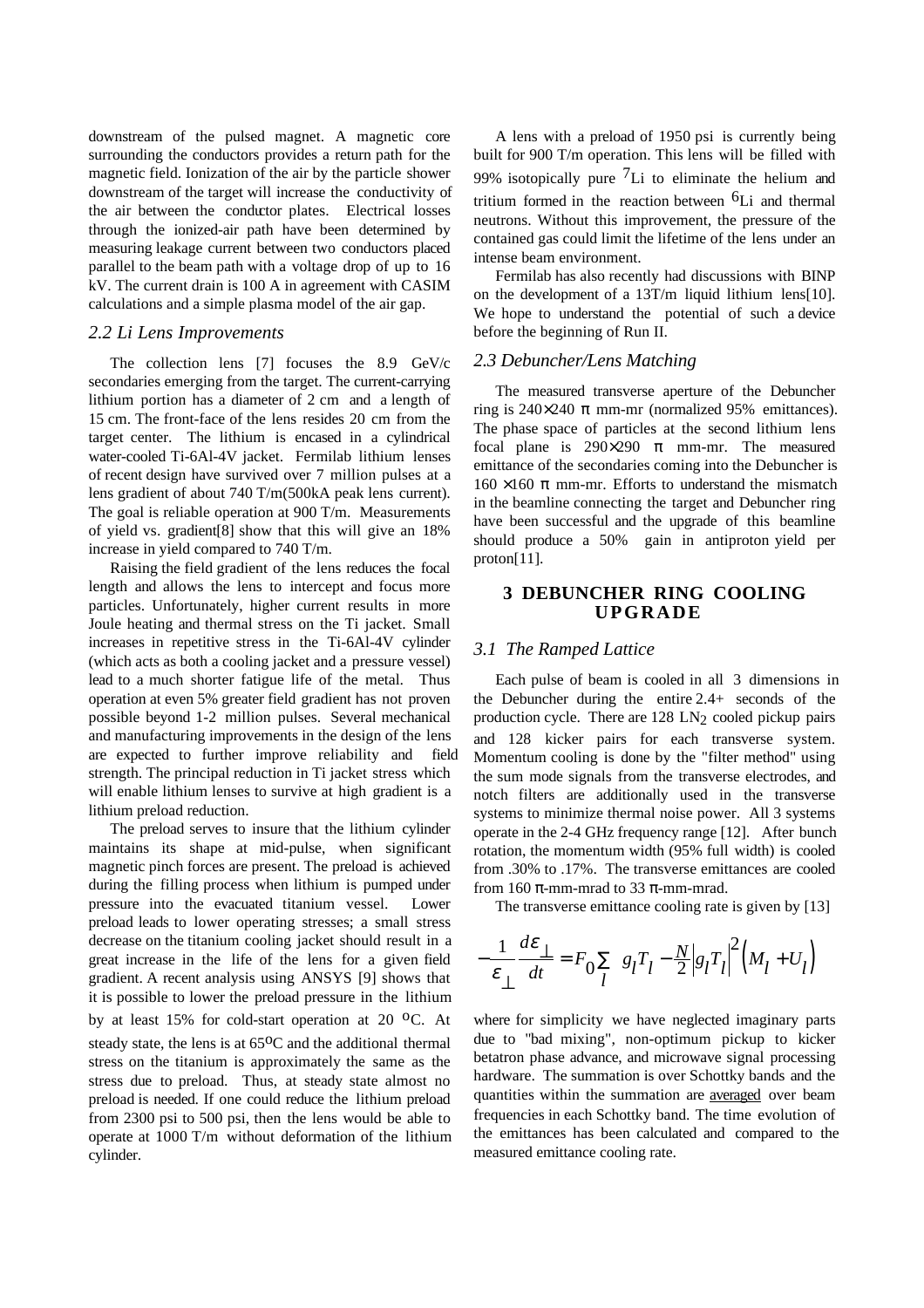Currently the system is running substantially below the optimum gain. Optimum gain at the center of the beam distribution is given by

$$
g_{opt,l} = \frac{1}{\frac{M_{peak,l}}{2} + U_l}
$$
. At midband, the mixing  $M_l$  is 6

at the beginning of the cycle, increasing to 11 at the end of the cycle;  $U_l$  is 10 at the beginning of the cycle, increasing to 40 at the end of the cycle. In addition, the maximum cooling rate is limited by the thermal power  $(U<sub>I</sub>)$ .

We are prevented from increasing the gain by the power limitation of the kicker tanks -- these tanks are limited to about 1200 W per system by the power handling capability of the terminating resistors, solder joints, vacuum feedthroughs, and microwave hybrids. (At 1200W 95% of the power at the kickers is thermal power.) During Run II, the power handling capabilities of the kicker tanks will be increased from 1200W/system to 2000W/system by increasing the water cooling, improving the microwave hybrids, replacing the dimensional loop electrodes with planar arrays, and using





The power handling upgrade mentioned is unfortunately insufficient since the cycle time and the intensity per pulse will be 1.6 times greater than in Run 1B. To address this, several steps will be taken. First, the noise power will be reduced by a factor of 5. This is accomplished by cooling the pickup arrays, terminating resistors, and combiner networks to 5°K with liquid helium and by replacing the 40°K preamplifier with a 20°K preamplifier. Second, the signal/noise ratio will be increased by using "plunged" pickup and kicker arrays. Since the sensitivity (gain) is inversely proportional to the electrode separation, decreasing the separation as the beam shrinks transversely during the cooling cycle will increase the overall gain and increase the signal/noise ratio with no increase in thermal power( this technology has been in use for years at CERN's ACOL ring). Finally, the Debuncher lattice will be ramped during the cooling cycle. η changes from .006 during bunch rotation to .009 during the cooling cycle. This will decrease  $M_l$  by a factor of 1.5 for most of the cooling cycle. This has already been implemented during studies and a successful ramp from .006 to .008 has been shown to improve the stacking rate[14].

The above upgrades will utilize all of the existing 2-4 GHz middle level and high level microwave hardware while the pickup and kicker tanks will be completely redesigned. Figure 2 shows the predicted transverse cooling rates under various combinations of the above upgrades assuming  $12.2 \times 10^7$  antiprotons/pulse and a 1.5 second cycle time. The upgrades proposed are seen to easily achieve the desired  $48\pi$  mm-mr emittance on transfer to the Accumulator.

### **4 STACKTAIL MOMENTUM UPGRADE FOR THE ACCUMULATOR RING**

### *4.1 2-4 GHz Stacktail Momentum Cooling*

During Collider Run II, the antiproton flux will increase from  $2.0x10<sup>7</sup>$  to  $8.1x10<sup>7</sup>$  per second. With the introduction of the Recycler ring, the maximum antiproton stack size will be reduced from  $200x10^{10}$  to  $20x10^{10}$  and the dynamic range of the beam longitudinal density in the Accumulator will be reduced from  $4x10^4$  to  $4x10<sup>3</sup>$ . Correspondingly, the core density before extraction will be reduced from  $16.1 \times 10^4$  to  $5.6 \times 10^4$  eV  $1$ (@10 $\pi$  mm-mr normalized emittances). Nonetheless, the current stacktail cooling system in the Accumulator will be inadequate to meet these conditions. We propose to increase the bandwidth of the stacktail cooling system from 1-2 GHz to 2-4 GHz and to decrease η by a factor of two from -.023 to -.012. The bandwidth change will supply the necessary cooling force to handle the increased flux and the η change will avoid Schottky band overlap, which causes excessive beam heating, and will allow the use of conventional notch filters for gain shaping. In general aspects, the system will be similar to the current system.

The maximum attainable flux in a "perfect" single octave bandwidth stacking system is given by [15]  $\phi_{\text{max}} = 1.4 \text{W}^2 \text{E}_d |\eta| / p \text{F}_0$  where *W* is the bandwidth,  $1/E_d$ is the exponential gain slope,  $p$  is beam momentum, and  $F_0$  is the revolution frequency. This equation neglects thermal noise, signal suppression, phase variations across the Schottky band, and the effects of periodic beam injection, but indicates that doubling the bandwidth and halving  $\eta$  will double the maximum attainable flux.  $E_d$ is 10 MeV, so that we have for the current stacktail system  $\phi_{\text{max}} = 21x10^{10}$ /hour. Factors which will further reduce the stacking rate, in addition to the factors mentioned above, are intrabeam scattering,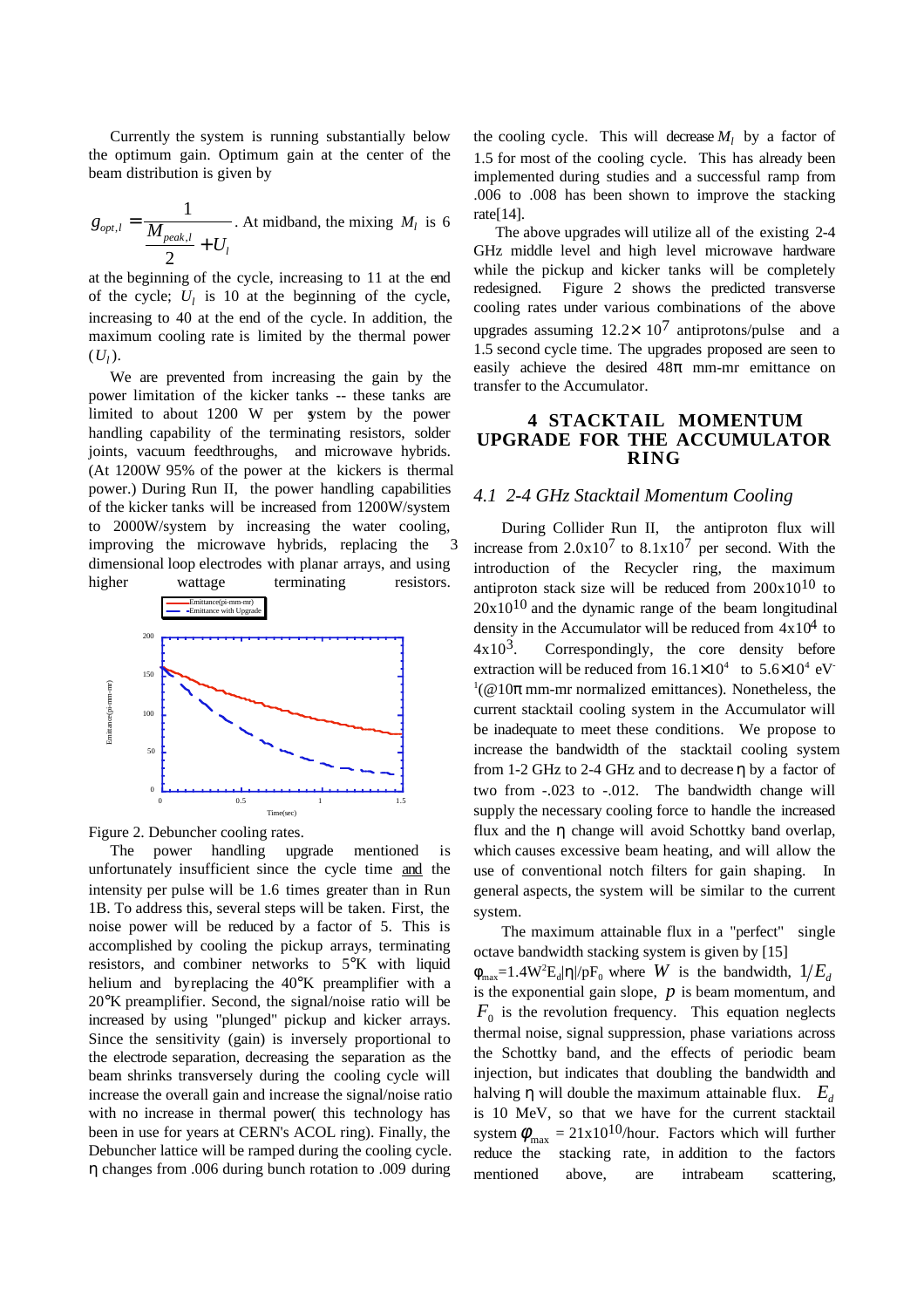intermodulation distortion in TWTs, gain and phase variations across the microwave band, and crosstalk from transverse cooling systems. We have attempted to include all of these effects (crudely in some cases) so that the current performance of the Accumulator cooling systems is well predicted by the stochastic cooling simulation.

We have used a "macroparticle" simulation[16] to model the behavior of the current Accumulator stacktail and core momentum cooling systems. The results of open loop beam transfer function measurements on the present momentum systems have been included. Transverse heating of the core by imperfections in the longitudinal systems is included as well. With both longitudinal and transverse heating terms added, the stochastic cooling simulation was run on the current system at a flux of  $13x10^{10}$ /hour for 1 hour with no beam losses. During a Run I experiment, a stacking rate of 12.2 mA/hr was achieved stacking protons.

Simulations have been run using the following expected upgrade parameters:

1) 2-4 GHz stacktail system, and 4-8 GHz core momentum cooling;

2) gain profile is identical to the measured gain profile of the current system, but gain is scaled;

3) 125°K real thermal noise plus 235°K added thermal noise (the effect of this noise scales with gain squared);

4) no transverse heating;

5) flux of  $24x10^{10}$  @ 1 pulse/1.5 sec @ input  $(\Delta p/p)95\%$  $= .0017$ :

6) 30 minutes of stacking.

There is an optimum gain(figure 3) which produces the minimum ( $\Delta p/p$ ) at the core after 30 minutes of stacking -- systems with gains below this optimum do not push beam into the core fast enough; systems with gains above the optimum heat the core excessively.



Figure 3. Accumulator stacktail in 3 minute intervals.

## *4.2 A Larger* γ*T Lattice*

Using the Methodical Accelerator Design (MAD) simulation code, a strategy for raising  $\gamma_t$  in the Accumulator ring has been developed which will have minimal impact on tunes, cooling system phase advances and lattice parameters. The dispersion will be similar to the present Accumulator with a slightly more negative dispersion in non-critical parts of the ring to accomplish the change in  $\gamma_t$ .

The Accumulator is divided into 6 sectors, each containing fourteen quadrupole magnets. The symmetry is three-fold with each of the six sectors being a reflection of the adjacent sector. Changes to existing quadrupole currents and the replacement of one large quadrupole in each sector will enable  $\gamma_t$  to be raised from 5.41 to 6.58( corresponding to an  $\eta$  change from  $-.023$  to  $-.0119$ ). To facilitate the current changes, 6 shunts will have to be installed in each sector for a total of 36 new shunts.

## **5 THE RECYCLER**

### *5.1 Introduction to the Recycler*

The Recycler is a fixed 8 GeV kinetic energy storage ring which will reside in the Main Injector . This project was first proposed less than two years ago and is presently being considered for inclusion in the Main Injector project. The cost effectiveness and simplicity of producing a storage ring with the exclusive use of permanent magnets is expected to result in this ring being ready at the beginning of Main Injector commissioning.

As proton intensities, stack size requirements and duty cycle frequencies have increased, the ability of the Antiproton Source to stack antiprotons efficiently has been challenged. It is clear that additional antiproton capacity is necessary in order to exceed Main Injector goals. This new ring will satisfy the need for extra antiproton storage capacity and hopefully provide some additional benefits.

 The name of this machine is derived from the plan to recover antiprotons from one Tevatron store for use in a later store. The Recycler may drop fewer stacks since it does not depend on external power or regulation to maintain a constant magnetic field. The Recycler can be more efficient at large stacks since it is required to stack over a more limited dynamic range than the existing Accumulator. In turn, the Accumulator then only needs to stack where it stacks best- from 0 to 20 mA . The gain from having recycled antiprotons from a previous Tevatron store is reflected in the total number of antiprotons available for collider operations and in the luminosity. The number of stored antiprotons rises from  $144\times10^{10}$  to  $288\times10^{10}$  with the introduction of the Recycler. The achievable integrated luminosity( per store) rises from 2.9 to 3.4  $pb^{-1}$  as well.

# *5.2 Recycler Lattice and Components*

The Recycler ring lattice is basically a clone of the Main Injector lattice in which there are two 4m long 1.5